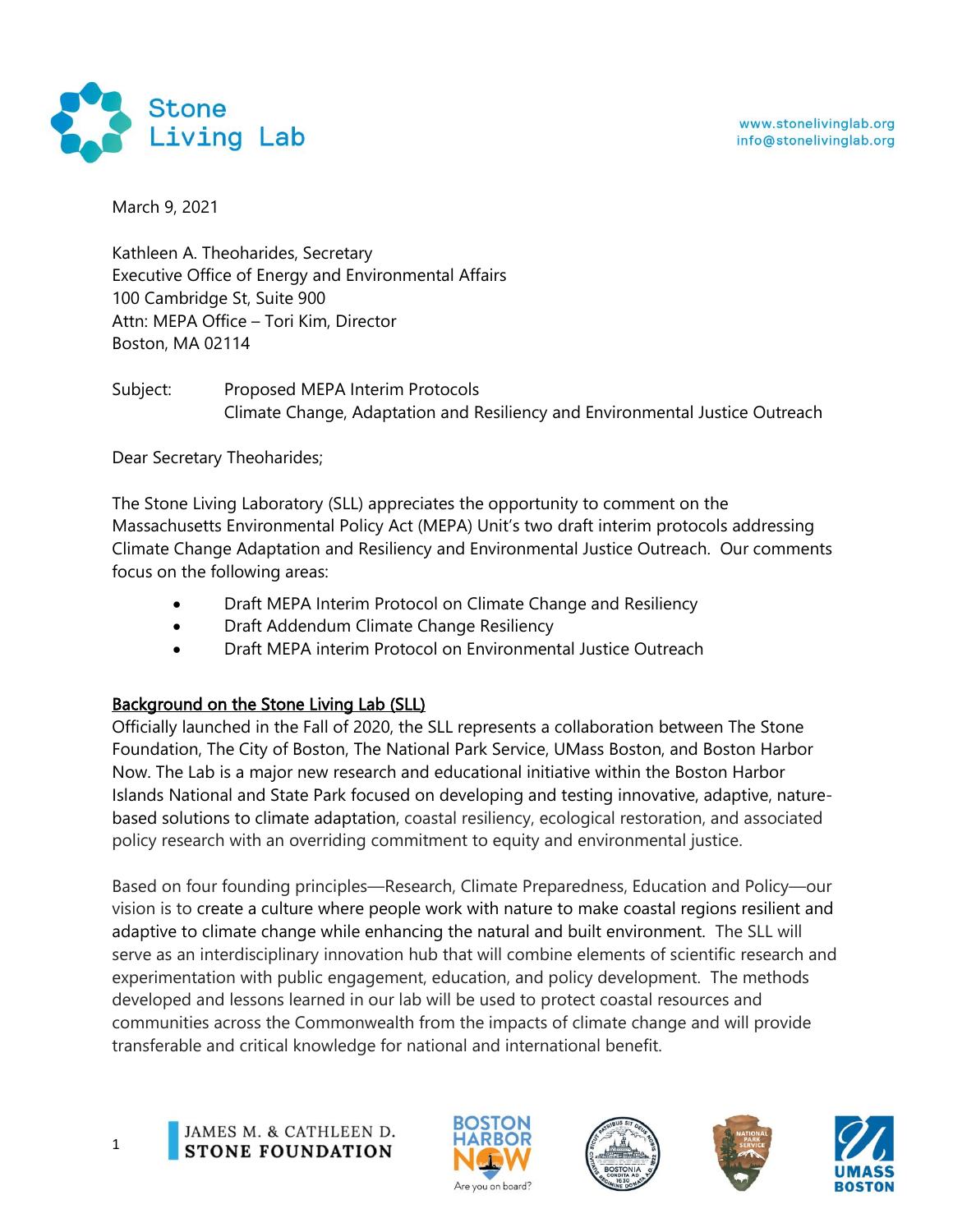

As part of our initial work, the scientific team is in the process of installing a collection of monitoring instruments on and around Rainsford Island in Boston Harbor to collect real-time and ongoing baseline data that will assist project participants in designing and creating more resilient projects in and around Boston Harbor. The SLL is positioned to become a unique resource to assist the Commonwealth in a host of climate change initiatives.

## Draft MEPA Interim Protocol on Climate Change Adaptation and Resiliency

The Interim Protocol encourages those projects subject to MEPA to utilize the best available climate science data and projections for Massachusetts in evaluating risks and impacts associated with sea level rise, the amount, frequency, and timing of precipitation, and increases in average temperature including frequency of extreme temperature events. The effects of climate change will continue to directly impact communities in Massachusetts, particularly coastal communities. Project proponents must be strategic and thoughtful in using best available climate data in designing and engineering their projects. The SLL will soon become a resource for climate science data and expects to support the Commonwealth's efforts in this area.

The Protocol specifically requires that all new proponents filing with the MEPA Office must complete an addendum entitled "Addendum: Climate Change Adaptation and Resiliency" designed to assist in the evaluation of a project's climate risks and adaptation strategies. The SLL supports requiring all project proponents to file an "Addendum" to assure that proponents fully assess the climate risks and identify climate and resiliency strategies earlier rather than later in the project development design process. In addition, the SLL recommends that project proponents provide information on appropriate mitigation measures, if appropriate, in the addendum.

# Addendum: Climate Change Adaptation and Resiliency

The SLL supports MEPA's Interim Protocol requiring that all new proponents filing an Environmental Notification Form (ENF) with the MEPA Office complete the Climate Change Adaptation and Resiliency Addendum. The Addendum mirrors information that will be available from the Resilient Massachusetts Action Team (RMAT) Climate Resiliency Design Standards Tool regarding climate risks and criticality of proposed projects. We offer the following comments on this Addendum:

- Section I.D. Since FEMA does not publish Base Flood Elevations (BFEs) for 0.2%-annualchance flood areas on their maps, consider asking applicants to provide the 0.2% stillwater elevation from the FEMA Flood Insurance Study reports.
- Section II.A. Maintain the option to submit Section II of the Addendum even after the RMAT Climate Resiliency Design Standards Tool becomes available. This will provide









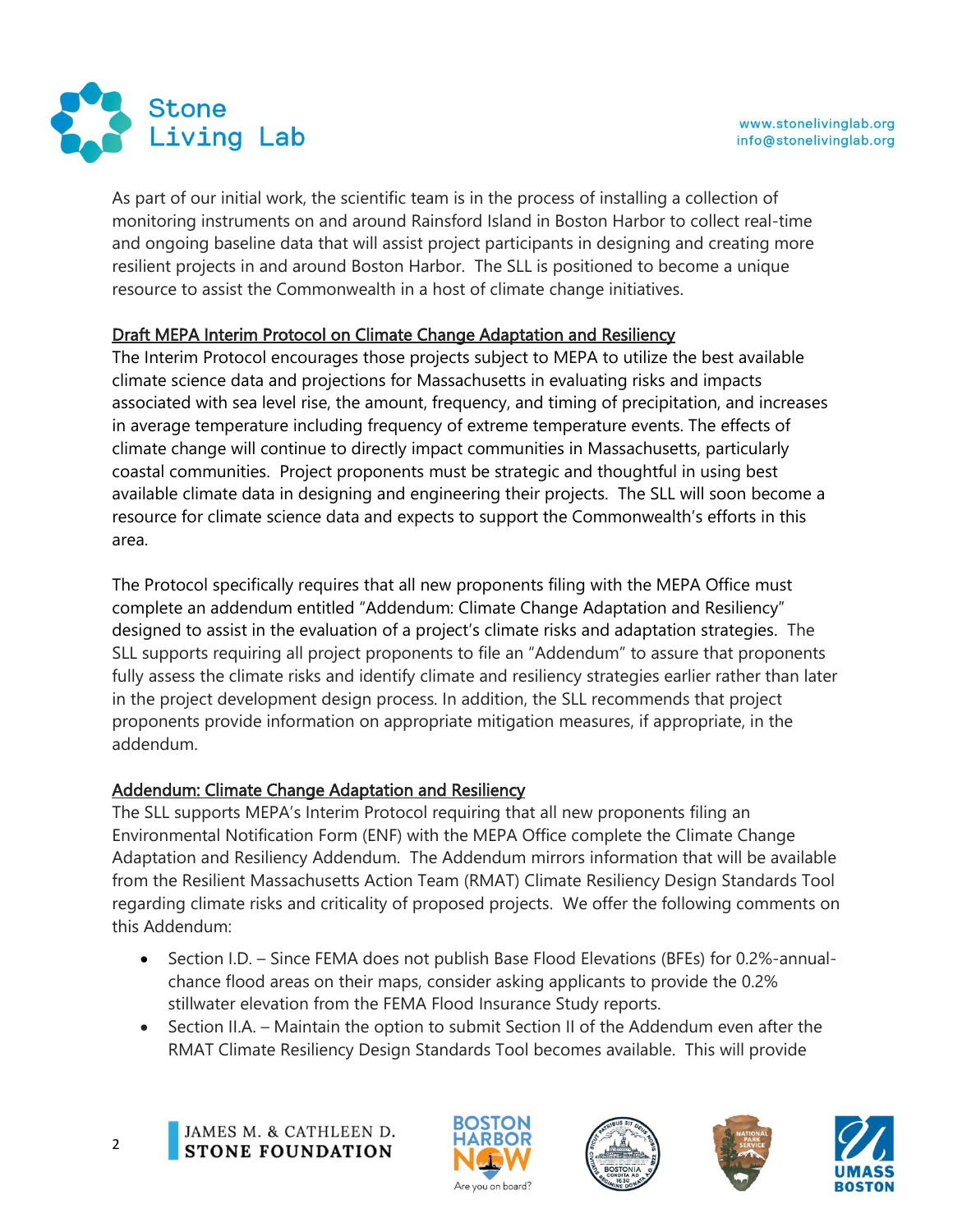

applicants the opportunity to justify a criticality level for unique projects using additional factors that may not be considered in the RMAT tool.

• Section III.C. – Responses to this question will be useful in assessing potential impacts to Land Subject to Coastal Storm Flowage (LSCSF) or Bordering Land Subject to Flooding (BLSF); however, without site specific engineering calculations and/or model results, the responses should be considered qualitative.

## Draft MEPA Interim Protocol for Environmental Justice Outreach and Resiliency

The SLL supports MEPA's Interim Protocol requiring that all new proponents filing with the MEPA Office not only be required to identify the location of the project relative to Environmental Justice (EJ) areas but also the location of any anticipated impacts. The filing should also include a printout of the project location relative to these areas as an attachment to a MEPA filing (ENF or EENF).

If a project is located in or impacts an EJ community, early identification of impacted communities will only strengthen the environmental documents that need to be filed and reviewed by MEPA staff. SLL supports a 10-day pre-filing consultation with MEPA to assure that all issues related to impacts to an EJ community are identified prior to "officially" filing with MEPA.

### General Comments

Recognizing that the Resilient Massachusetts Action Team (RMAT) is an inter-agency steering committee (rather than a group of NGOs, etc.) responsible for implementation, monitoring, and maintenance of the State Hazard Mitigation and Climate Adaptation Plan (SHMCAP), the SLL is prepared as information develops to provide expertise and guidance to RMAT based on the work of the Lab.

Given the unique nature of the SLL and the potential experiments that might occur in and around Boston Harbor, the SLL looks forward to submitting more detailed comments to MEPA as part of procedural changes also under public review with a March 31, 2021 deadline.

In closing, the SLL supports the Interim Protocols as they further the Commonwealth's efforts to support state agencies and municipalities in implementing SHMCAP.

We also expect that as the work of the SLL advances, the Lab will help to enhance and contribute to the success of the state's initiatives on climate change and help add an innovative layer of research, educational and policy data to those efforts.

JAMES M. & CATHLEEN D. **STONE FOUNDATION**